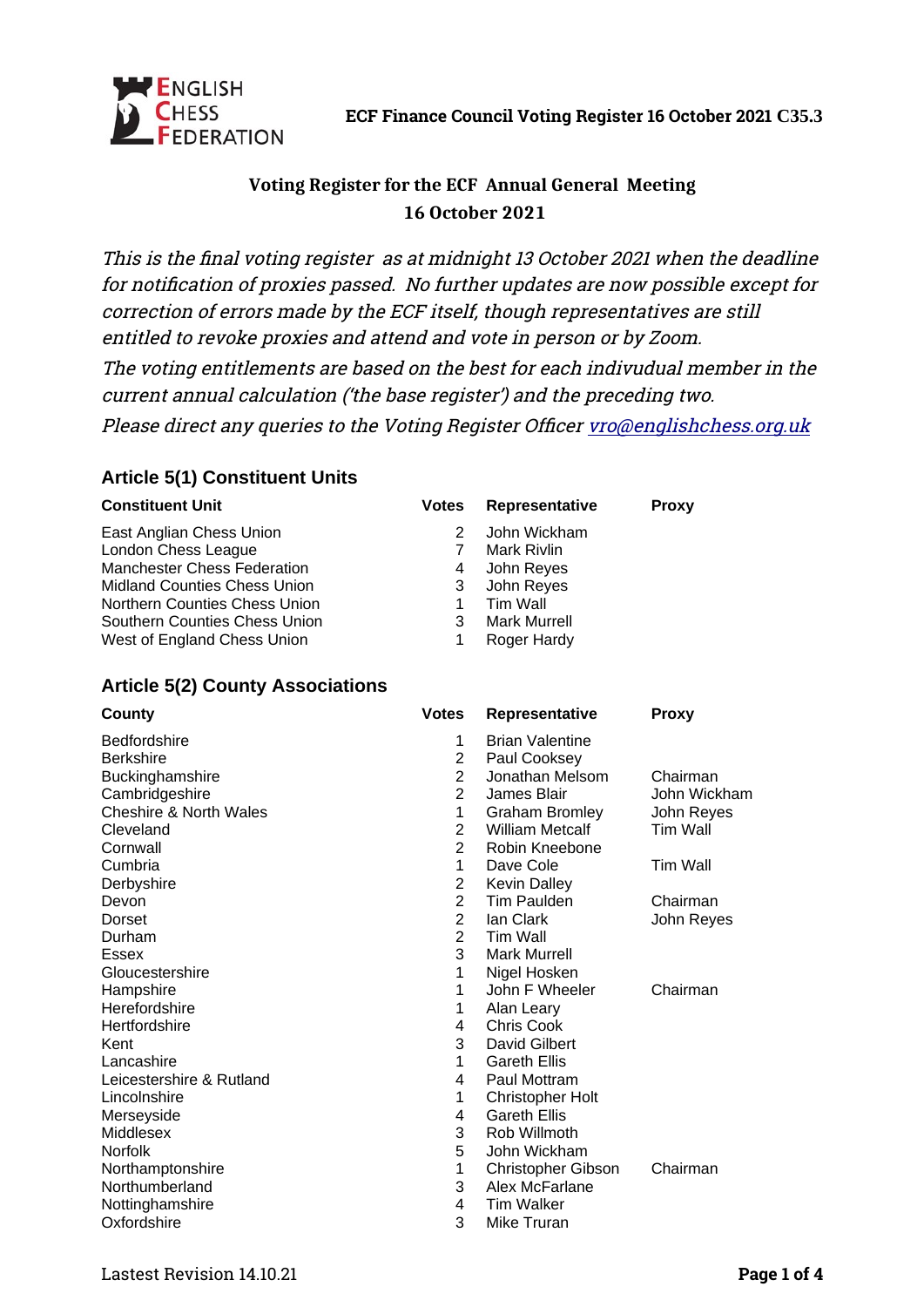

#### **ECF Finance Council Voting Register 16 October 2021 C35.3**

Sussex 3 Peter Farr Worcestershire 2 Paul Sharratt<br>
Yorkshire 2 2 Steve Mann

#### Shropshire 3 Nicholas Rutter<br>
Somerset 2 Guy Greenland 2 Guy Greenland Nigel Towers Staffordshire 1 Paul Sharratt<br>
Suffolk 2 Bob L Jones Suffolk 2 Bob L Jones Surrey 3 Paul Shepherd 3 Nigel Towers Wiltshire **1** Bev Schofield **Rob Willmoth** Steve Mann

**Article 5(3) Chess Leagues**

| League                                | <b>Votes</b>   | Representative                     | <b>Proxy</b>             |
|---------------------------------------|----------------|------------------------------------|--------------------------|
| 4NCL                                  | 20             | Claire Summerscale                 | Mike Truran              |
| Birmingham & District League          | 7              | Peter Hughes                       | Chairman                 |
| Blackpool & Fylde League              | 1              | David Clayton                      | Malcolm Peacock          |
| Bolton & District Chess League        | 1              | Pete Kobryn                        |                          |
| Bournemouth & District League         | $\overline{c}$ | lan Clark                          | John Reyes               |
| <b>Bradford &amp; District League</b> | 3              | David Barlow                       | <b>Tim Wall</b>          |
| <b>Briant Poulter Chess League</b>    | $\overline{2}$ | Neill Cooper                       |                          |
| <b>Bristol &amp; District League</b>  | 6              | Roger Hardy                        |                          |
| Bronowski Trophy                      | $\mathbf{1}$   | <b>Nick Faulks</b>                 |                          |
| Bury & Rochdale League                | $\mathbf 1$    | <b>Bill O'Rourke</b>               | <b>Tim Wall</b>          |
| Cannock & District League             | $\mathbf 1$    | <b>Paul Sharratt</b>               |                          |
| Central Lancashire League             | $\mathbf 1$    | <b>Bill O'Rourke</b>               | Tim Wall                 |
| Central London League                 | $\overline{2}$ | <b>Robert Stern</b>                | Chairman (precautionary) |
| <b>Chess 2020</b>                     | $\mathbf{1}$   | Peter Hornsby                      |                          |
| <b>Chester &amp; District League</b>  | $\overline{2}$ | David Robertson                    | Chairman                 |
| Chiltern League                       | $\mathbf{1}$   | <b>Nigel Dennis</b>                |                          |
| <b>City Chess Association</b>         | $\mathbf 1$    | <b>Terry Skippen</b>               | Rob Willmoth             |
| Coventry & District League            | $\overline{c}$ | Hok Chiu                           |                          |
| Croydon & District League             | 1              | Angus French                       | <b>Nick Faulks</b>       |
| Darlington & District League          | $\mathbf{1}$   | Michael Siddle                     |                          |
| Dudley & District League              | $\mathbf 1$    | <b>Paul Sharratt</b>               |                          |
| Exeter & District League              | $\mathbf 1$    | <b>Tim Paulden</b>                 | Chairman                 |
| Hertford & District League            | $\mathbf 1$    | <b>Charles Willbe</b>              |                          |
| Hillingdon & District League          | 1              | Nigel Colter                       |                          |
| Hull & District Chess Association     | 3              | Douglas Vleeshhouwer Stephen Greep |                          |
| Lancaster & Morecambe League          | $\mathbf{1}$   | John Lyth                          | Chairman                 |
| Leamington & District League          | $\overline{2}$ | Hok Chiu                           |                          |
| Leeds League                          | 3              | Ihor Lewyk                         | <b>Steve Mann</b>        |
| London Public Service Chess League    | $\overline{2}$ | David Gilbert                      |                          |
| Mid-Sussex League                     | $\overline{2}$ | Peter Farr                         |                          |
| North Circular Chess League           | $\overline{2}$ | <b>Philip Staniland</b>            |                          |
| North East League                     | $\mathbf 1$    | Tim Wall                           |                          |
| North Essex League                    | $\overline{2}$ | Chris Fegan                        |                          |
| North Gloucestershire Chess League    | $\overline{c}$ | Nigel Hosken                       |                          |
| North Staffordshire League            | $\overline{2}$ | <b>Paul Sharratt</b>               |                          |
| Portsmouth & District League          | $\mathbf 1$    | John F Wheeler                     | Chairman                 |
| South East Lancashire League          | 1              | John Reyes                         |                          |
| South Tynedale League                 | 1              | Dave Cole                          | Tim Wall                 |
| Southampton League                    | $\overline{c}$ | Malcolm Clarke                     | Chairman                 |
| Southend & District League            | $\overline{2}$ | <b>Howard Grist</b>                |                          |
| <b>Stockport Chess League</b>         | $\overline{c}$ | John Reyes                         |                          |
| Stockport Rapidplay League            | 1              | John Reyes                         |                          |
| <b>Surrey Border League</b>           | $\overline{c}$ | Mike Gunn                          |                          |
| Thames Valley League                  | 3              | <b>Nigel Dennis</b>                |                          |
| Thanet & East Kent Chess League       | $\mathcal{P}$  | lan Hames                          |                          |

Lastest Revision 14.10.21 **Page 2 of 4**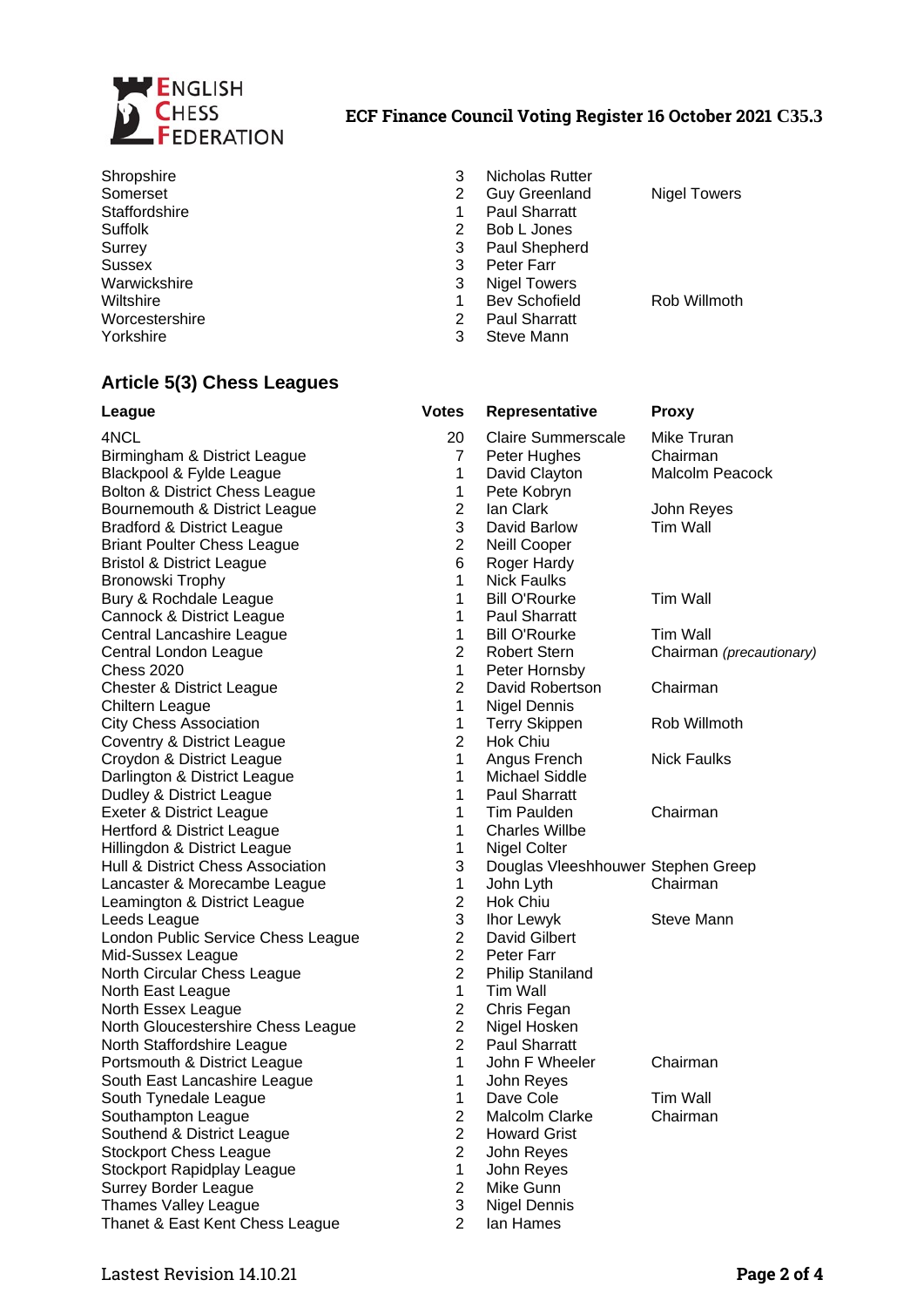

| Torbay League                         | 2 John Reyes         |
|---------------------------------------|----------------------|
| Warrington & District Chess League    | John Reyes           |
| Wirral Chess League                   | David Farley         |
| Wolverhampton & District Chess League | <b>Paul Sharratt</b> |
| Worcester & District League           | <b>Paul Sharratt</b> |

### **Article 5(4) Chess Congresses**

| <b>Congress</b>                        | <b>Votes</b>   | Representative         | <b>Proxy</b>             |
|----------------------------------------|----------------|------------------------|--------------------------|
| <b>Barnet Knights</b>                  | $\overline{2}$ | Rob Willmoth           |                          |
| Berks & Bucks Congress                 | 1              | <b>Nigel Dennis</b>    |                          |
| <b>Blackpool Chess Conference</b>      | $\overline{2}$ | <b>Bill O'Rourke</b>   | <b>Tim Wall</b>          |
| <b>Bolton Easter Congress</b>          | $\mathbf{1}$   | Rod Middleton          | Julian Clissold          |
| <b>British Rapidplay</b>               | 1              | <b>Brent Kitson</b>    |                          |
| <b>Bury St Edmunds Congress</b>        | $\mathbf{1}$   | John Wickham           |                          |
| Caplin Hastings International Congress | 3              | Alex McFarlane         |                          |
| <b>Castle Chess</b>                    | 1              | <b>Tony Corfe</b>      |                          |
| Central London Chess Congress          | $\mathbf{1}$   | John Sargent           |                          |
| <b>Chess Coaching Services</b>         | $\overline{c}$ | Rob Willmoth           |                          |
| Chess in Schools and Communities       | 4              | Samantha Ali           | Chris Fegan              |
| Coulsdon Chess Fellowship              | 9              | Daniel Gliddon         | Rob Willmoth             |
| Crowborough Congress                   | 1              | David Fryer            | Peter Farr               |
| Delancey UK Schools Chess Challenge    | 25             | Alex Longson           |                          |
| Doncaster Congress                     | 1              | Steve Mann             |                          |
| East Devon Chess Congress              | $\mathbf{1}$   | Sean Pope              | Chairman                 |
| Frodsham Congress                      | 1              | Pat Ridley             |                          |
| Frome                                  | $\mathbf{1}$   | Gerry Jepps            |                          |
| <b>Gibraltar Masters</b>               | 5              | <b>Stuart Conquest</b> | Chairman                 |
| <b>Golders Green</b>                   | 4              | Adam Raoof             | Rob Willmoth             |
| <b>Hampstead Congress</b>              | 5              | Adam Raoof             | Rob Willmoth             |
| <b>Heywood Congress</b>                | $\mathbf{1}$   | <b>Bill O'Rourke</b>   | Tim Wall                 |
| Kent Junior Chess Association          | 3              | Jo Wildman             |                          |
| Kidlington Chess Tournment             | $\mathbf{1}$   | Mike Truran            |                          |
| King's Place Chess Festival            | $\mathbf{1}$   | Adam Raoof             | Rob Willmoth             |
| Leek Congress                          | 1              | Roger Edwards          |                          |
| <b>Leyland Congress</b>                | 1              | David Clayton          | Chairman                 |
| London Junior Chess Championships      | 6              | Ezra Lutton            | <b>Arnold Lutton</b>     |
| <b>Maidenhead Juniors</b>              | $\overline{c}$ | <b>Nigel Dennis</b>    |                          |
| National Chess Junior Squad            | $\mathbf{1}$   | Marc Shaw              |                          |
| Northumbria Chess Masters              | $\mathbf{1}$   | Tim Wall               |                          |
| Northumbria Junior Chess Association   | $\mathbf{1}$   | Tim Wall               |                          |
| Pimlico Summer Tournament              | $\mathbf{1}$   | <b>Robert Stern</b>    | Chairman (precautionary) |
| <b>Preston Chess Congress</b>          | $\mathbf{1}$   | Malcolm Peacock        |                          |
| <b>Ribble Congresses</b>               | $\mathbf{1}$   | David Clayton          | Julian Clissold          |
| Richmond Junior CC                     | 3              | Paul McKeown           | Aga Milewska             |
| Scarborough Congress                   | $\overline{2}$ | Alex McFarlane         |                          |
| South Lakes Congress                   | 1              | Dave Cole              | Tim Wall                 |
| Southend Easter Congress               | 1              | Gavin Hughes           |                          |
| <b>St Albans Congress</b>              | $\overline{c}$ | Ray Claret             |                          |
| <b>Stockport Rapidplay</b>             | 1              | Peter Taylor           | John Reyes               |
| <b>Surrey Congress</b>                 | $\mathbf{1}$   | Paul Shepherd          |                          |
| Wiltshire Junior Chess                 | $\mathbf{1}$   | <b>Bev Schofield</b>   | Rob Willmoth             |
| Witney Rapidplay                       | 1              | Mike Truran            |                          |
| Witney Weeklend Congress               | 1              | Mike Truran            |                          |